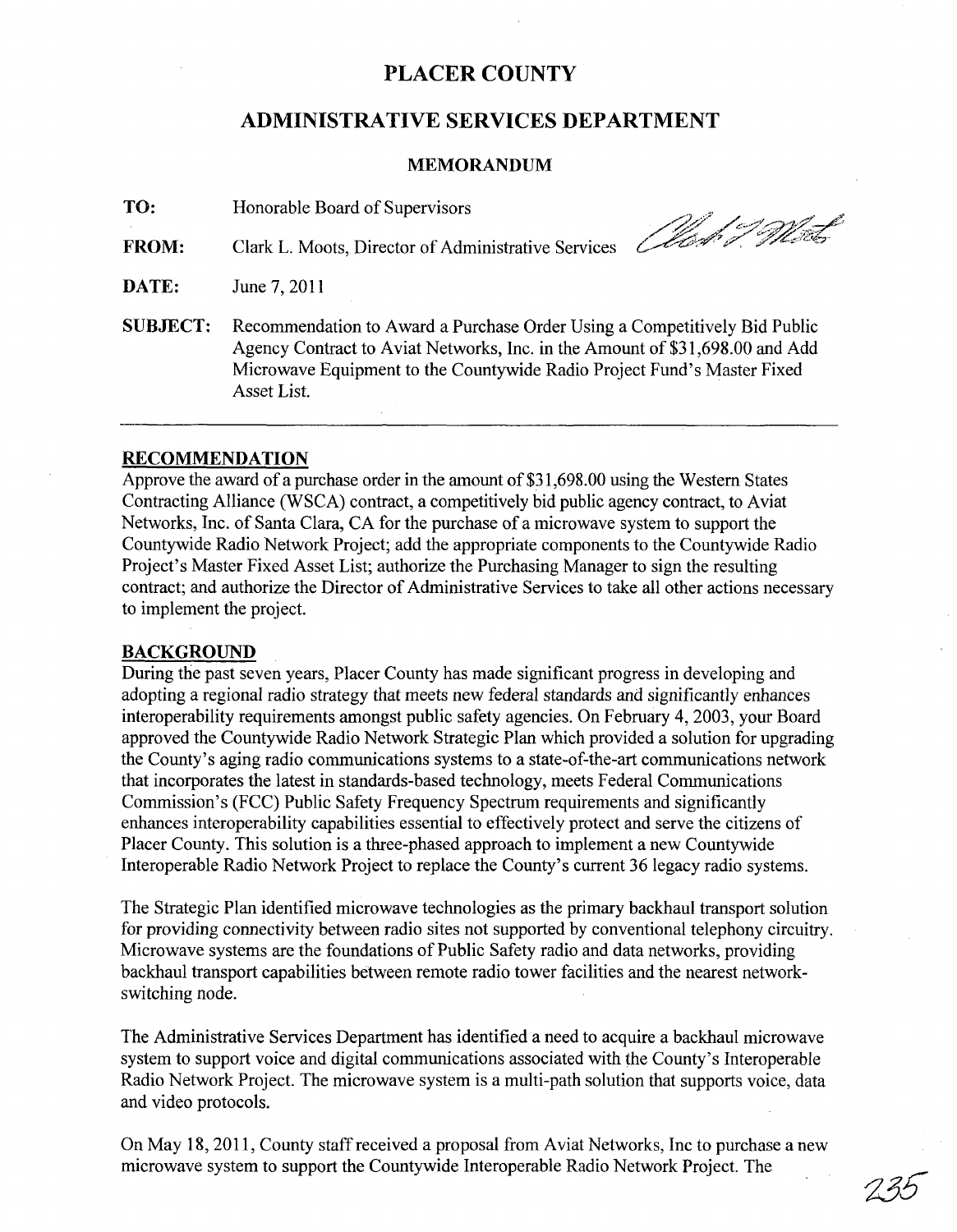microwave system meets current County IT standards and is fully compatible with the County's microwave network. Aviat Networks' proposal is based on the Western States Contracting Alliance (WSCA) contract, a competitively bid public agency contract.

In accordance with Purchasing Policy Manual  $1.3(e)(3)$ , purchases against another public agency's competitively awarded contract are exempt from competition. Aviat, Networks' WCSA pricing proposal to purchase a new microwave system meets this criterion.

#### **FISCAL IMPACT**

Funds for the acquisition of a new microwave system in the amount of \$31,698.00 are comprised of the 2004 COPS Technology Grant (\$6,756), the 2005 COPS Technology Grant (\$14,609) and the Countywide Systems Fund (\$10,333).

236

Attachments: Fiscal Impact Statement Master Fixed Asset List

Cc: Jerry Gamez, Assistant Director of Administrative Services Janice Gage, Administrative Services Manager Ron Baker, Senior Administrative Services Officer Sandy Hammock, Senior Administrative Services Officer Jim Boggan, Purchasing Manager Rosie Dreher, Accountant Auditor II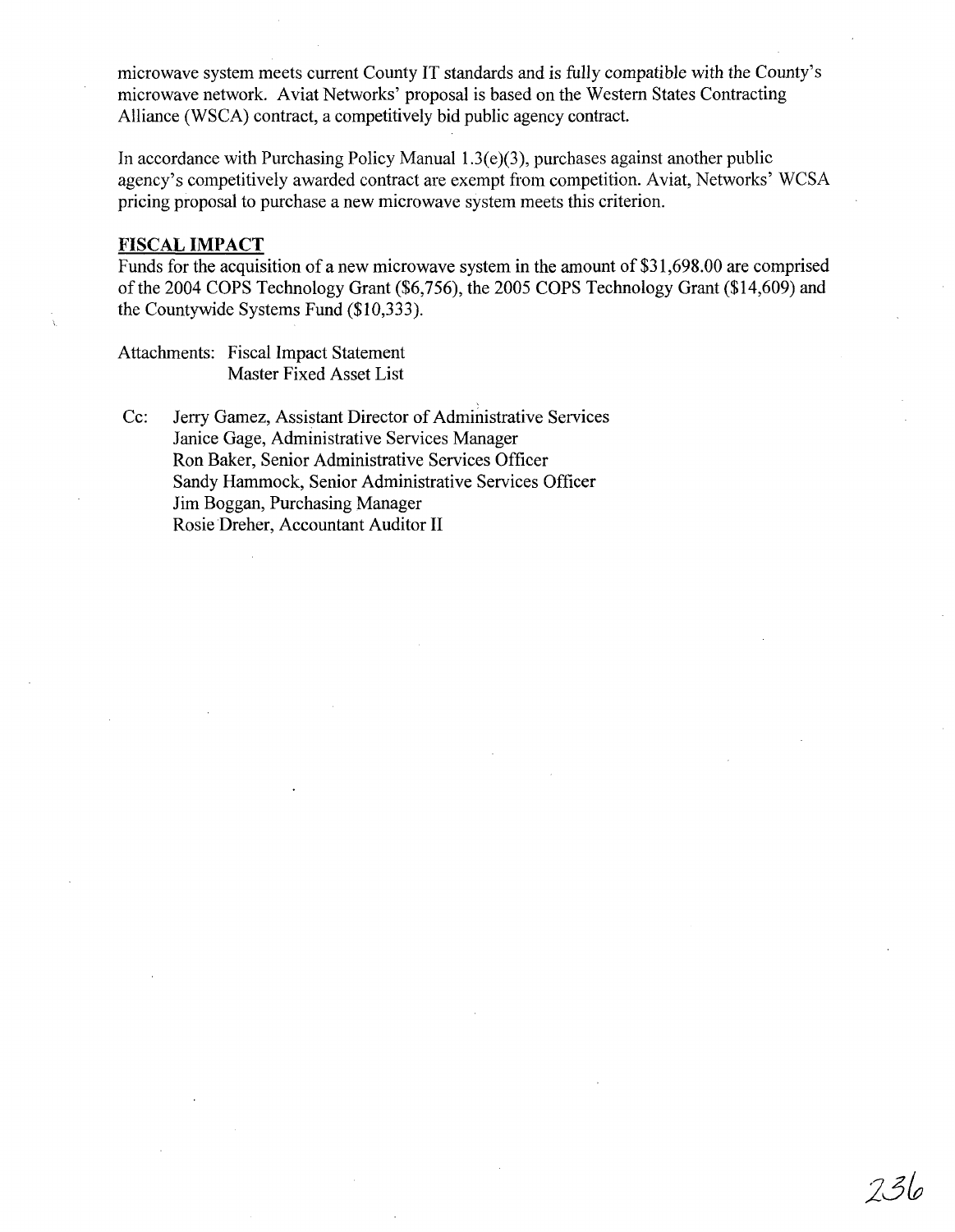## ADDITIONS TO THE MASTER FIXED ASSET LIST

### COUNTYWIDE RADIO PROJECT FUND

## 303010

1 each Microwave System

\$31,698.00

Total Fixed Asset Additions

\$31,698.00